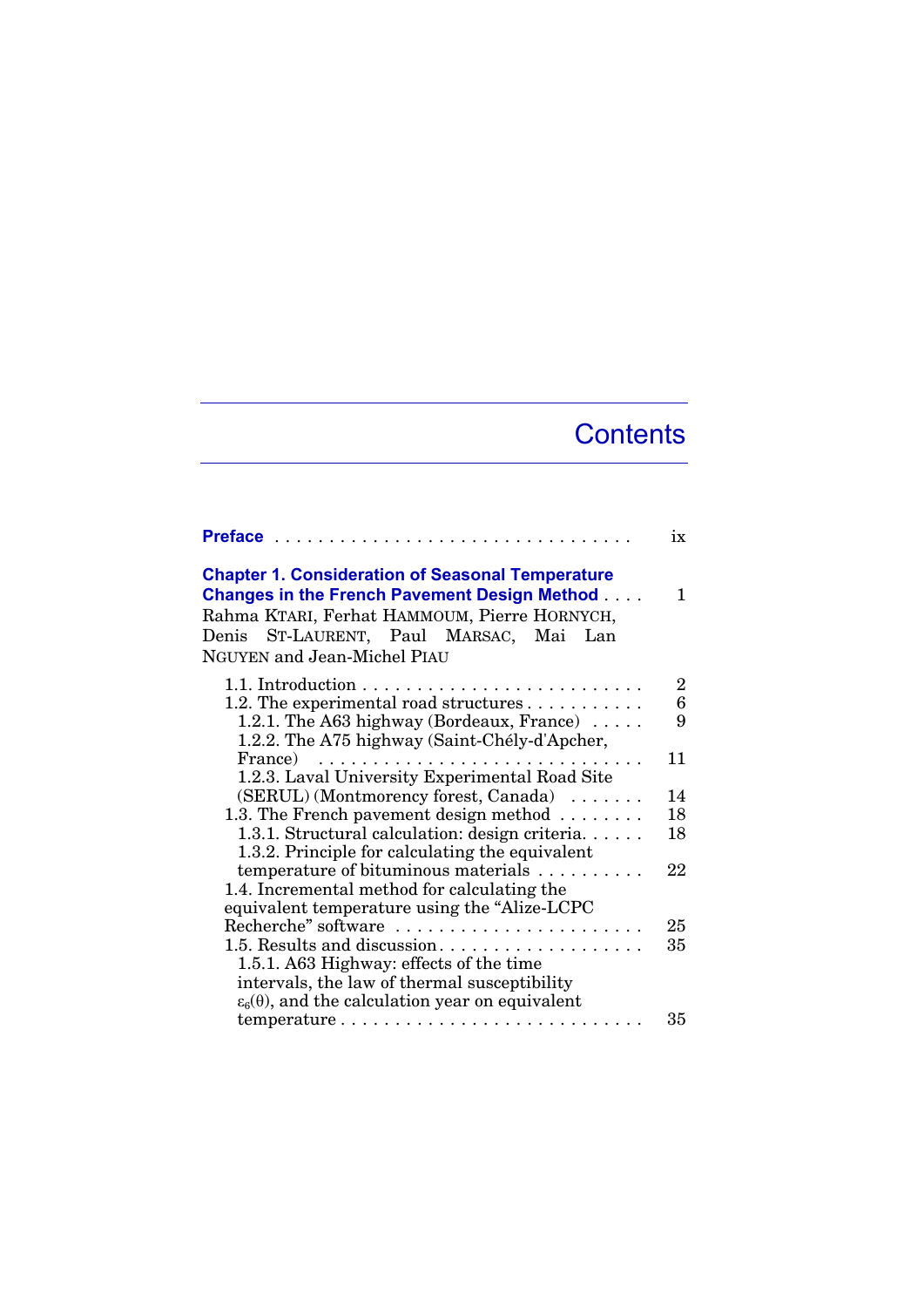| 1.5.2. A75 Highway: effects of the type of<br>structure, the type of climate, the width of<br>vertical discretization of measured temperatures,<br>and the calculation year (2004-2012) on<br>equivalent temperature<br>1.5.3. SERUL: effects of the daily distribution<br>of traffic and thermal susceptibility $\varepsilon_6(\theta)$ | 38                                                       |
|------------------------------------------------------------------------------------------------------------------------------------------------------------------------------------------------------------------------------------------------------------------------------------------------------------------------------------------|----------------------------------------------------------|
| on equivalent temperature<br>1.5.4. Consequences for the design of bituminous                                                                                                                                                                                                                                                            | 41                                                       |
| pavements                                                                                                                                                                                                                                                                                                                                | 47                                                       |
|                                                                                                                                                                                                                                                                                                                                          | 50<br>52                                                 |
|                                                                                                                                                                                                                                                                                                                                          | 52                                                       |
| <b>Chapter 2. Study of the Behavior of Offshore</b><br><b>Wind Turbine Monopiles under Monotonic and</b><br>Sanae AHAYAN, Panagiotis KOTRONIS, Zhen-Yu YIN,<br>Benjamin CERFONTAINE and Frédéric COLLIN                                                                                                                                  | 57                                                       |
| 2.2. Behavior of natural clays.<br>2.2.1. Cyclic constitutive law<br>2.2.2. Calibration of the constitutive law<br>2.3. Pile under lateral loading $\ldots \ldots \ldots \ldots \ldots$<br>$2.3.1.$ Two-dimensional modeling $\dots\dots\dots\dots\dots$<br>2.3.2. Monotonic loading                                                     | 58<br>62<br>62<br>65<br>67<br>67<br>71<br>76<br>80<br>81 |
| <b>Chapter 3. Carbonation of Concrete in a</b><br>Mounia FARAH, Frédéric GRONDIN, Menghuan GUO,<br>Ahmed LOUKILI and Emmanuel ROZIÈRE                                                                                                                                                                                                    | 85                                                       |
| 3.2. The climate in 200 years according to                                                                                                                                                                                                                                                                                               | 86                                                       |
|                                                                                                                                                                                                                                                                                                                                          | 87                                                       |